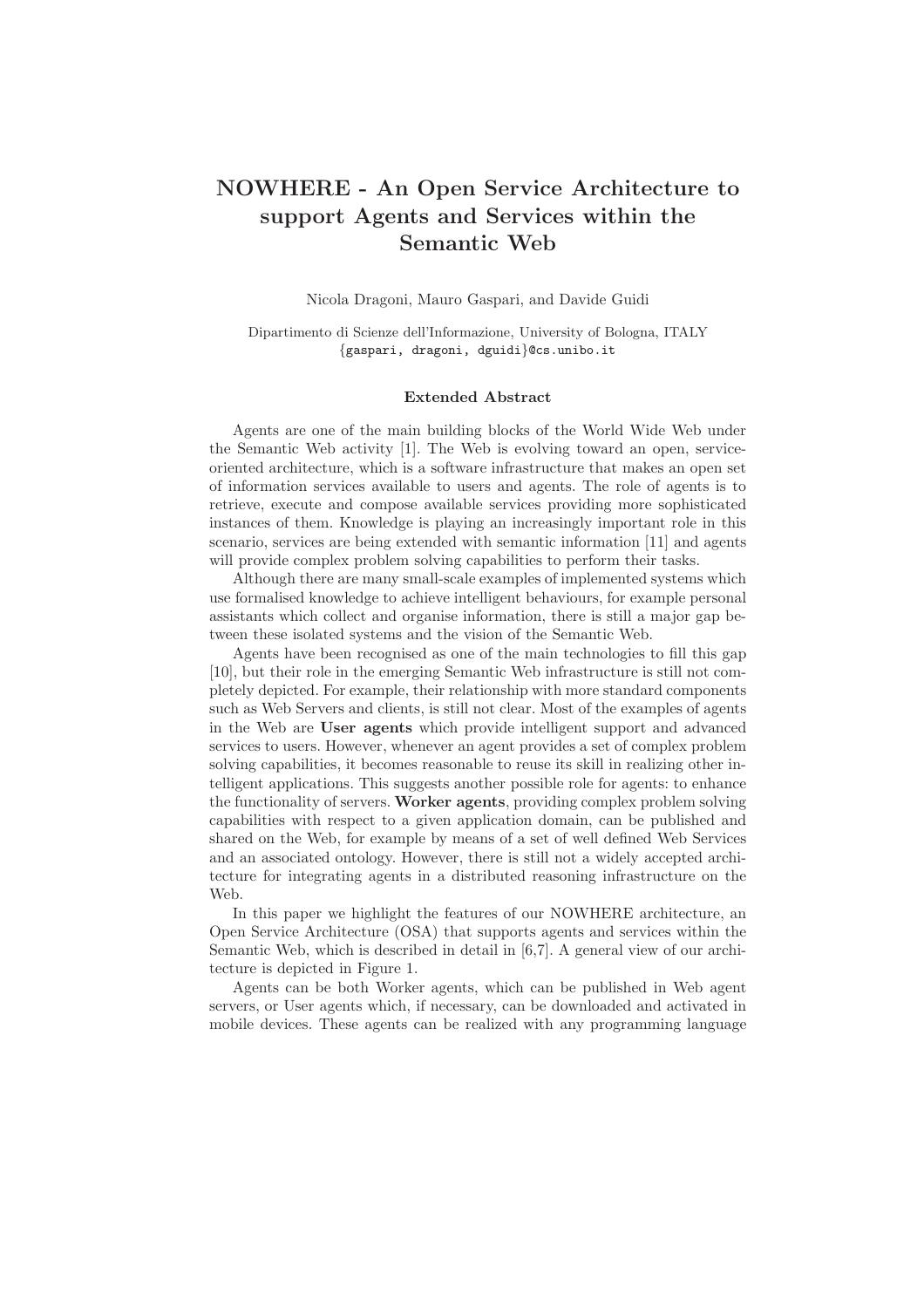

Fig. 1. Architecture of the agent-based OSA.

or traditional AI technologies provided that they are able to access the RDFbased triple-space. Agents are connected through a Distributed Facilitator Service. In the following we summarise the main features of our architecture.

Dynamic and Open Architecture. In the research on Multi-Agent Systems there is an increasing emphasis on the open-ended nature of agent systems, which refers to the feature of allowing the dynamic integration of new agents into an existing agent system. This feature becomes particularly relevant when agents are developed on the Web where they are usually implemented by different people at different times. Our OSA allows new agents to dynamically connect themselves to the system, providing new capabilities to other agents.

High Level Inter-Agent Communication. Agents access services and communicate with each other using an advanced high level Agent Communication Language (FT-ACL) [3,5]. FT-ACL provides a small set of fault-tolerant conversation performatives and supports a fault-tolerant anonymous interaction protocol based on one-to-many requests for knowledge. Moreover FT-ACL has been designed for *open* architectures and deals with a *dynamic* set of agents [4].

Integration of Agents and Web Services. Agents can be published as Web Services and existing Web Services can be registered or agentified enhancing agents' ability to discover and invoke them with the fault-tolerant ACL. This integration can be configured dynamically realizing an Open Service Architecture. New Web Agent Servers can be added dynamically to provide one or more Web Services. This set of Web Services can dynamically change because of the creation of new services on the Web Agent Server or the modification of existing ones.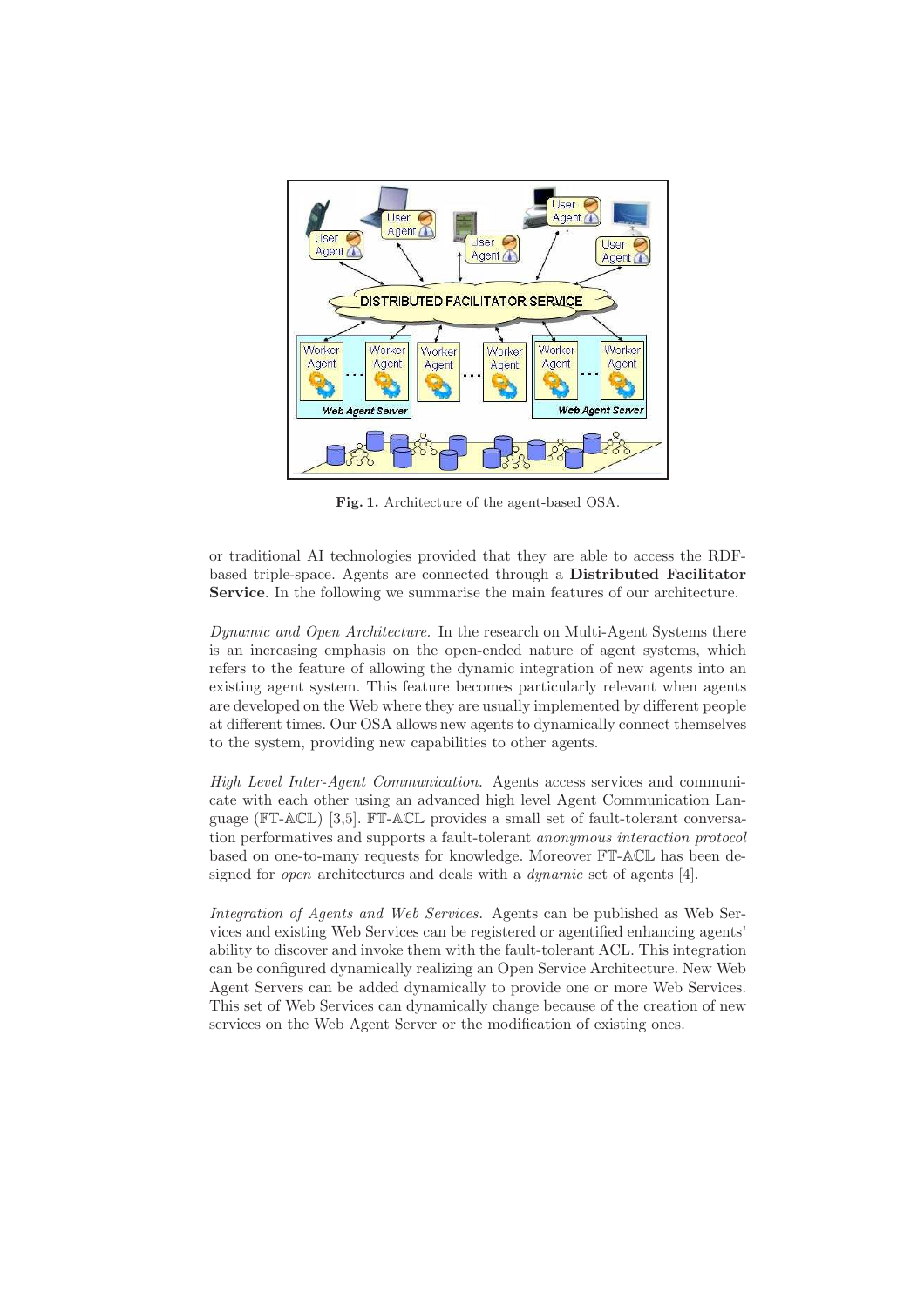Support for Interoperability. In our architecture agents can be realized in any programming language including AI languages or knowledge representation languages, provided that they react to a well defined protocol based on the standard primitives of FT-ACL. Although all the emerging standards for the Semantic Web use formalisms based on XML, most of AI systems are still being developed using specific AI technologies and languages which usually are not compliant with Web standards, but provide powerful engines and a rich set of libraries. From a practical point of view it is not feasible to translate all these technologies in XML based formalism or to commit to a single programming language. Thus, enabling the integration of agents written in different programming languages is essential to a large scale exploitation of Knowledge-Level agents on the Web.

Sound Failure Model. To support distributed reasoning protocols which function in presence of failure we adopt a well-known failure model. We assume agents are subject to possible failures. Following a well-known classification of process failures in distributed systems [12], we say that an agent is faulty in an execution if its behaviour deviates from that prescribed by the algorithm it is running; otherwise, it is correct. The failure model we consider is crash failures of agents in a fully asynchronous Multi-Agent System: a faulty agent has crashed if it stops prematurely and does nothing from that point on. Before stopping, however, it behaves correctly. Note that considering only crash failures is a common fault assumption in distributed systems, since several mechanisms can be used to detect more severe failures and to force a crash in case of detection. FT-ACL primitives are designed to react to agents' crashes. In this way several concurrent and fault tolerant properties of the ACL can be proved [2,5].

Knowledge-Level Requirements. One of the main features of our OSA is its Knowledge-Level characterization including support for Knowledge-Level agents and Knowledge-Level communication using FT-ACL. We assume Knowledge-Level agents, that is, agents concerned with the use, request and supply of knowledge which do not deal with symbol level issues. In [8] requirements for Knowledge-Level communication are postulated which need a careful analysis of the ACL and the underlying agent architecture in order to ensure Knowledge-Level behaviour. We list again these Knowledge-Level Programming Requirements below extended to deal with crashes of agents (condition  $(4)$ ).

- (1) The programmer should not have to handle physical addresses of agents explicitly.
- (2) The programmer should not have to handle communication faults explicitly.
- (3) The programmer should not have to handle starvation issues explicitly. A situation of starvation arises when an agent's primitive never gets executed despite being enabled.
- (4) The programmer should not have to handle communication deadlocks explicitly. A communication deadlock situation occurs when two agents try to communicate, but they do not succeed; for instance because they mutually wait for each other to answer a query [13] or because an agent endlessly waits for a reply of a crashed agent.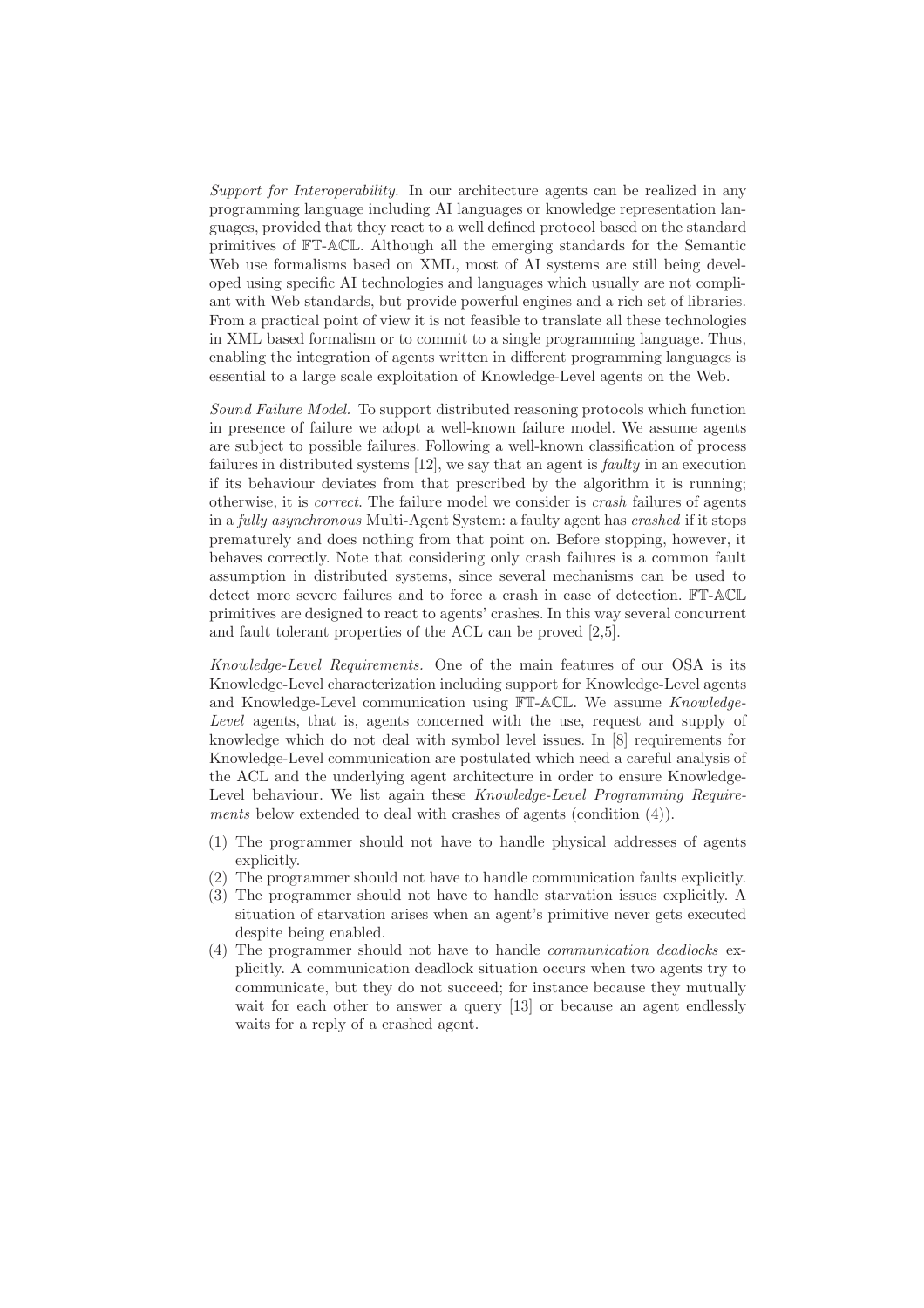FT-ACL supports these Knowledge-Level requirements [2,3]. Note that the introduction of these requirements becomes particularly relevant in open agents' architectures which use ACLs for inter-agent communication. In fact, if an ACL supports these Knowledge-Level requirements several properties can be inferred in the resulting agent system, for example:

- Deadlock Avoidance: new agents can be freely added to the system without introducing communication deadlocks. This is guaranteed by requirement (4).
- Firewalls Independence: most Internet subnets employ firewalls to protect their hosts from Internet invaders and attacks. Thus agents developed in different networks often have to go through firewalls to communicate. Requirement (1) states the programmer of agents should not have to handle physical addresses of agents explicitly. Thus agents should be reachable using their logical names which should not depend of the physical information that is usually analyzed by packet firewalls such as port numbers.

Ontology Driven Communication: We assume two agents must share a service ontology to communicate. According to Gruber [9], an ontology is a formalization of a shared conceptualization. In our architecture a service ontology describes all the services of a given application domain and the related terminology. As soon as an agent is created it must commit to a specific service ontology to take part to a conversation. Two agents can interact together only after a prior agreement upon a shared service ontology. In fact in our vision ontologies for agents are similar to languages for human beings. Concerning the description of individual services our architecture supports both standard formalisms such as WSDL and more powerful formalisms to realize Semantic Web Services.

In summary, our approach demonstrates that different issues, such as highlevel inter-agent communication and fault tolerance, can be successfully integrated in an open and dynamic agent-based OSA which provides Web Services maintaining a clean design of the architecture and a Knowledge-Level characterization.

## References

- 1. T. Berners-Lee, J. Hendler, and O. Lassila. The Semantic Web. Scientific American, 284, 2001.
- 2. N. Dragoni and M. Gaspari. An Object Based Algebra for Specifying A Fault Tolerant Software Architecture. Journal of Logic and Algebraic Programming, 63(2):271–297, 2005.
- 3. N. Dragoni and M. Gaspari. Fault Tolerant Knowledge Level Communication in Open Asynchronous Multi-Agent Systems. Technical Report UBLCS-2005-10, Department of Computer Science, University of Bologna (ITALY), April 2005.
- 4. N. Dragoni, M. Gaspari, and D. Guidi. A Fault Tolerant Agent Communication Language for Supporting Web Agent Interaction. In Agent Communication - International Workshop on Agent Communication, AC 2005, To appear in Lecture Notes in Computer Science. Springer Verlag.